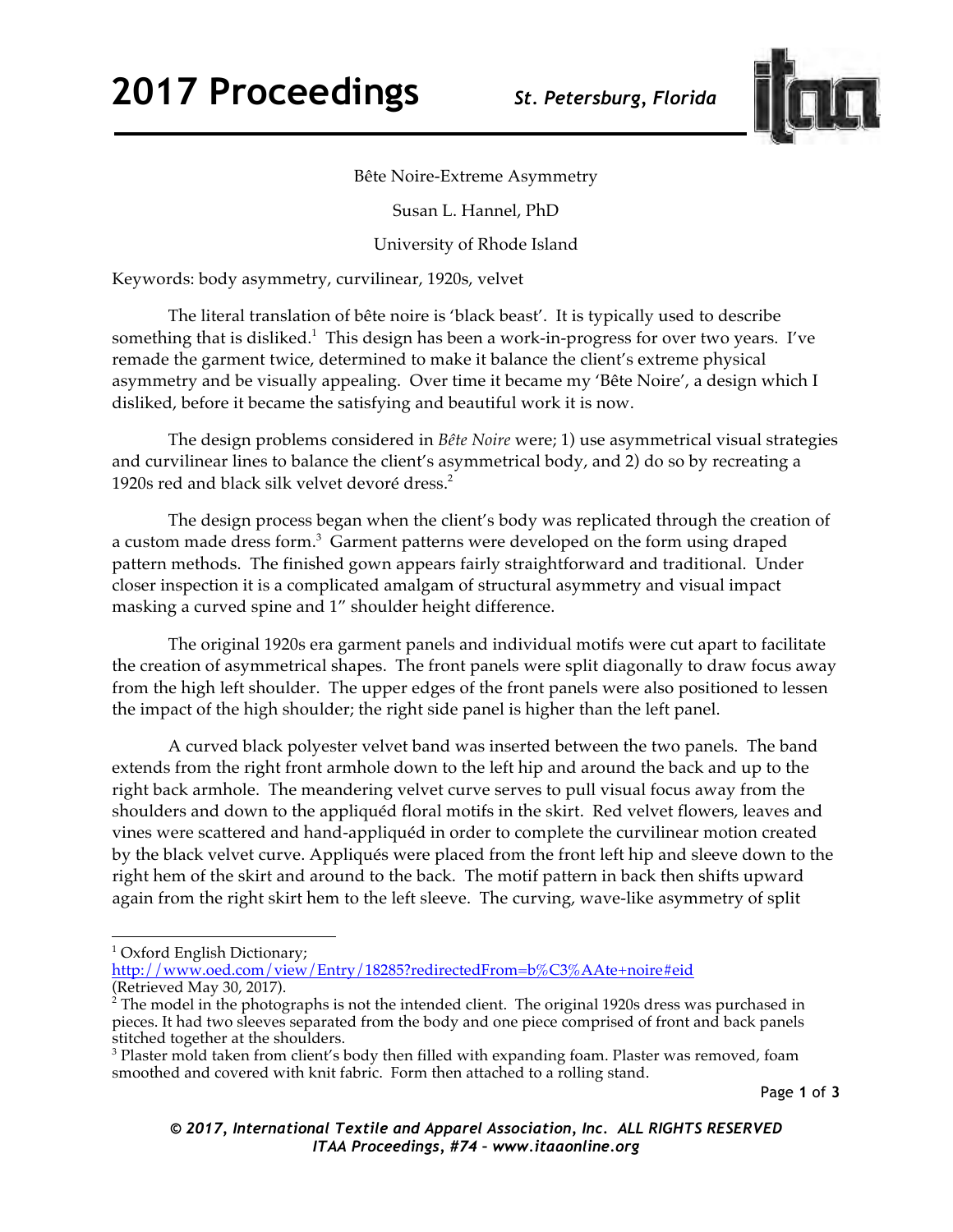panels, s-shaped velvet band and carefully positioned appliqués from the front upper right to the left hip and down to the right side hem serve the goal of masking the client's asymmetric body.

The curved seam structures used in this project expands upon past design research which explored the use of curves for decorative and fitting purposes. Curves were previously created using bias welts for arched pocket edges or included piping to create edge definition along intricately curved fitting seams.<sup>4</sup> Here the curve was used as a tool to mask asymmetry and velvet piping cut on the bias was used to emphasize the edges of the devoré velvet.

In order to challenge both my pattern making and construction skills, garment panels were draped to be as large as possible. The right silk chiffon panel that runs from under the right arm to the floor is the largest piece; it extends to the left fold of the front skirt where it joins the lower left side chiffon panel. The left side panel extends from the front just to the left side of the chest around the arm and across the upper back. All velvet pieces have cleanfinished, hand-applied silk charmeuse linings. The ensemble includes a silk knit slip draped in one piece with a seam in the front and two asymmetrical shoulder seams matching the positioning of the outside upper front velvet panels.<sup>5</sup>

 <sup>4</sup> "Gifts of Silver and Gold." ITAA, Alexandria, Virginia, 2005. "Sanguine." ITAA, Montreal, Canada,

<sup>2010. &</sup>quot;Pahoehoe Kikepa." ITAA, Honolulu Hawaii, 2012.<br><sup>5</sup> Not photographed separately due to lack of visual impact.